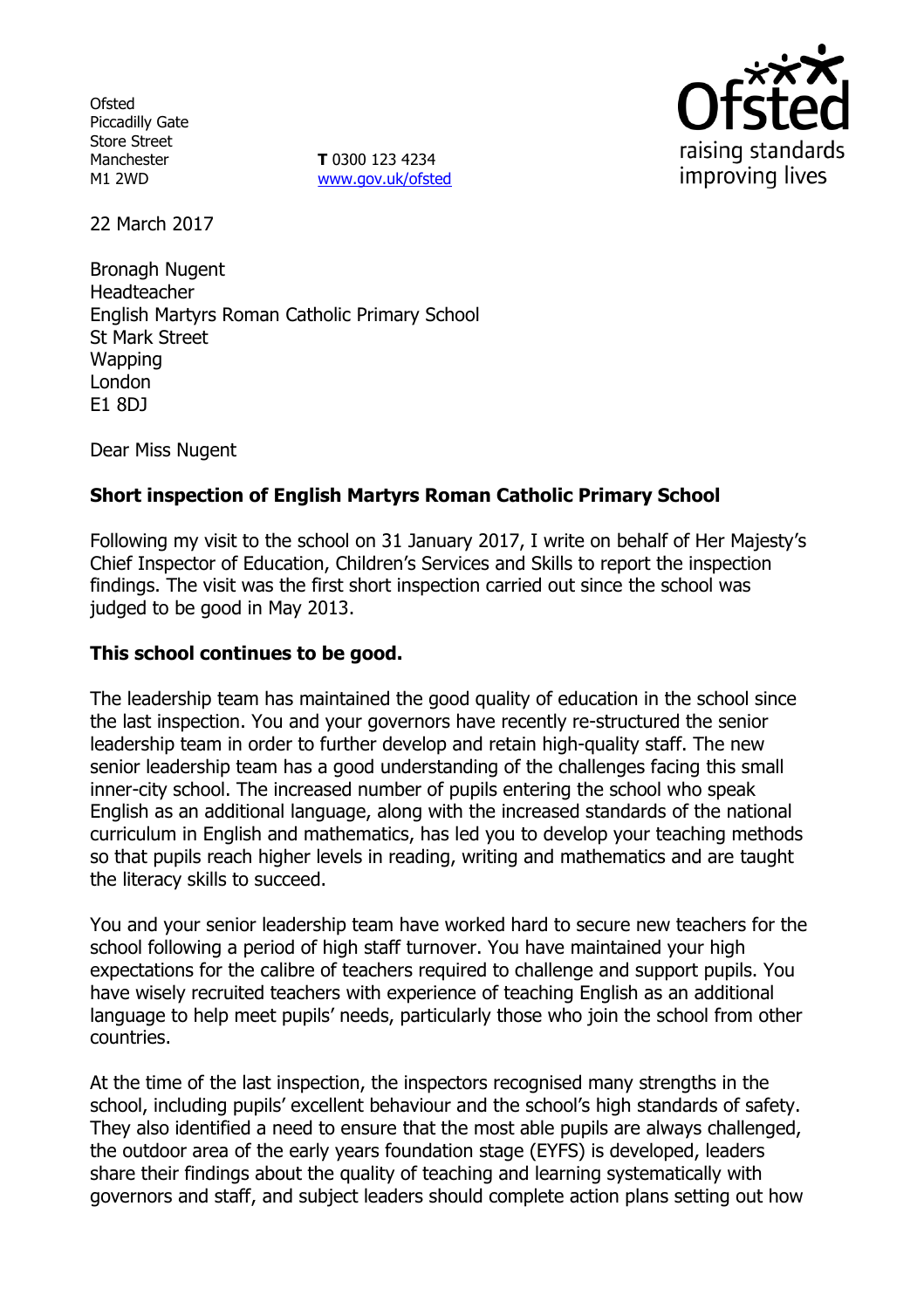

the school's key priorities relate to their areas. Leaders have effectively addressed these recommendations so that:

- the outdoor area of the EYFS enables children to learn effectively
- you and your leaders share appropriate information about the quality of teaching and learning with staff and governors. Further training is planned to enable staff and governors to support the school in analysing the progress of different groups of pupils more precisely
- your subject leaders' action plans effectively relate to the schools' key priorities helping to improve the consistency of teaching and learning.

## **Safeguarding is effective.**

Senior leaders have ensured that arrangements for safeguarding pupils are secure and based on current statutory guidance. Pre-employment checks are carried out effectively. Staff are kept up to date with training and briefings on national priorities. School leaders do not shy away from tackling any concerns about safeguarding. Procedures for reporting and recording concerns are detailed and timely. Records are detailed and of a high quality. Pupils' needs are well met, because leaders work thoroughly with external agencies and parents.

Pupils say they are happy, safe and know they can turn to a member of staff at any time if they have any worries. Parents comment on the good behaviour of pupils and staff going out of their way to support families. This contributes to a strong culture of safeguarding in the school.

## **Inspection findings**

- $\blacksquare$  I explored the progress and attainment of middle and high prior attaining pupils in writing, which you had identified as a key area for improvement for the school. This is because leaders are ambitious to ensure that more pupils in key stage 2 make more than expected progress from their starting points at the end of key stage 1.
- You have put in place a number of measures to ensure that current pupils make better progress. You have introduced a new tracking system, and now staff have a better understanding of pupils' rates of progress. However, due to the newness of the system you know that teachers are not yet using it as effectively as they could be.
- Work with colleagues in other settings has increased teachers' confidence in their own moderation of their already high standards. As a result, more pupils are on track to exceed expected standards in reading and writing by the end of key stage 2.
- You have made sure that teachers are more accountable for the progress of pupils in their class and they adapt their teaching to meet pupils' needs.
- We looked at books together and saw some well-crafted writing, with higher attaining pupils demonstrating very good use of complex language structures while writing for a range of purposes. Teachers' guidance to pupils was effective in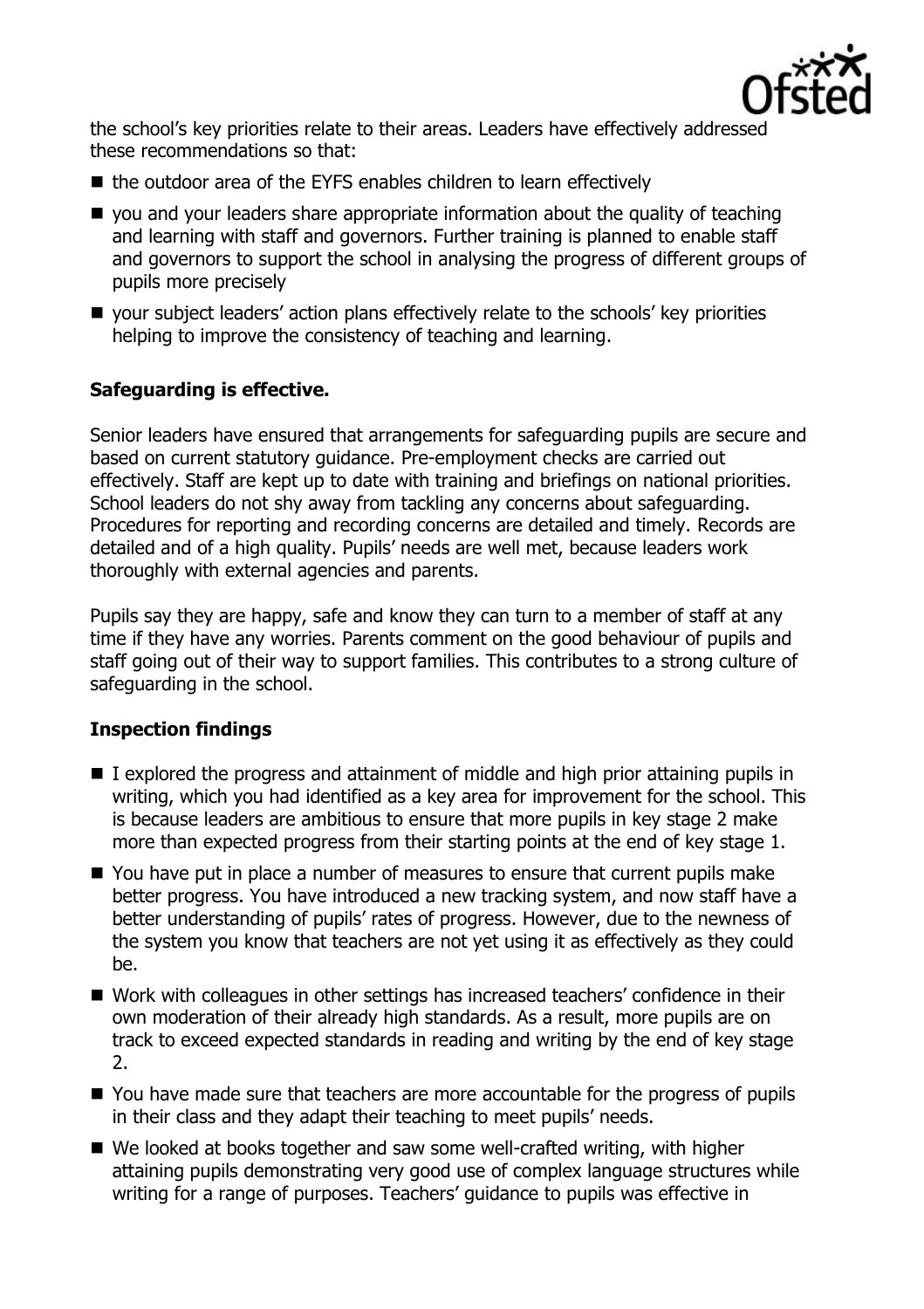

helping them to improve their writing through editing and re-working sentences to greater effect.

- $\blacksquare$  I also focused on how well the school is developing teaching in English, particularly the use of vocabulary. We agreed that some of your pupils, especially middle- and some higher-attaining pupils, could make more rapid progress if they had a wider knowledge of English vocabulary and the complex meanings of words.
- There are frequent opportunities for pupils to read widely and often. Consequently, progression in comprehension skills is evident in pupils' books.
- Finally, I considered how leaders ensure that pupils leaving the EYFS achieve the expected level of development and are effectively challenged to reach the higher standard at the end of KS1 in reading.
- Teachers have received useful training to support pupils' reading and writing skills development. Teachers have identified pupils whose reading needs to be more secure and they hear them read regularly. We observed guided reading lessons, where teachers skilfully questioned pupils about the meanings of new words. Pupils further develop their understanding of these words by experimenting with new sentences. They are confident when using dictionaries and the thesaurus to find better or equivalent words, which improves their writing.
- Leaders deploy additional teachers effectively to work with small groups of pupils on their reading and comprehension skills. They skilfully rehearse the use of new language with pupils, and take time to unpick the nuances of meaning before lessons. As a result, middle-attaining readers are confident and keen to read aloud to their peers or adults.
- There is a wide selection of books in each classroom, and you have recently invested in the refurbishment of your school library. Pupils enjoy borrowing books, and experience reading in a calm and inspirational environment.

#### **Next steps for the school**

Leaders and those responsible for governance should ensure that:

- the school's assessment system is further developed so that teachers, leaders and governors can analyse pupils' progress more precisely enabling teachers to target interventions even more effectively
- $\blacksquare$  the current high quality of staff training continues to support and achieve consistency in the teaching and learning of reading and writing across the school.